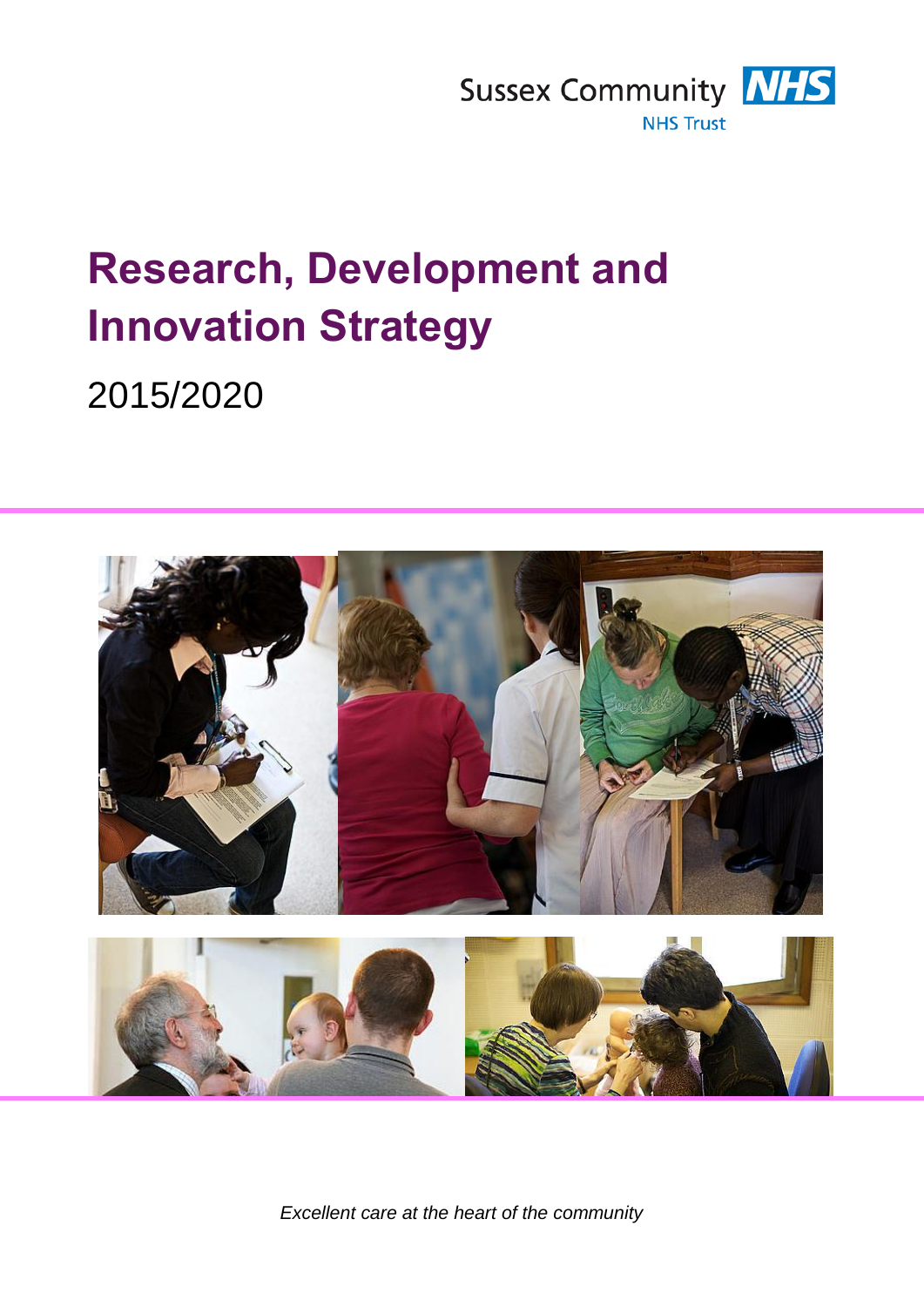## **Contents**

| <b>GLOSSARY OF TERMS</b>         |                                          | 3                       |
|----------------------------------|------------------------------------------|-------------------------|
| 1.                               | <b>OUR PURPOSE</b>                       | $\overline{\mathbf{4}}$ |
| 2.                               | <b>INTRODUCTION</b>                      | 5                       |
|                                  | 3. KEY RESEARCH THEMES                   | 6                       |
| 4.                               | DELIVERING THE TRUST'S VISION AND VALUES | 6                       |
| 5.                               | <b>OUR STRATEGIC AIMS</b>                | $\overline{7}$          |
| 5.1 Performance                  |                                          | $\overline{7}$          |
| 5.2 Funding                      |                                          | $\overline{7}$          |
| 5.3 Engagement and communication |                                          | $\overline{7}$          |
|                                  | 5.4 Partnerships and development         | 8                       |
| 6.                               | <b>KEY OBJECTIVES</b>                    | 9                       |
|                                  | 7. KEY PARTNERSHIPS AND COLLABORATIONS   | 11                      |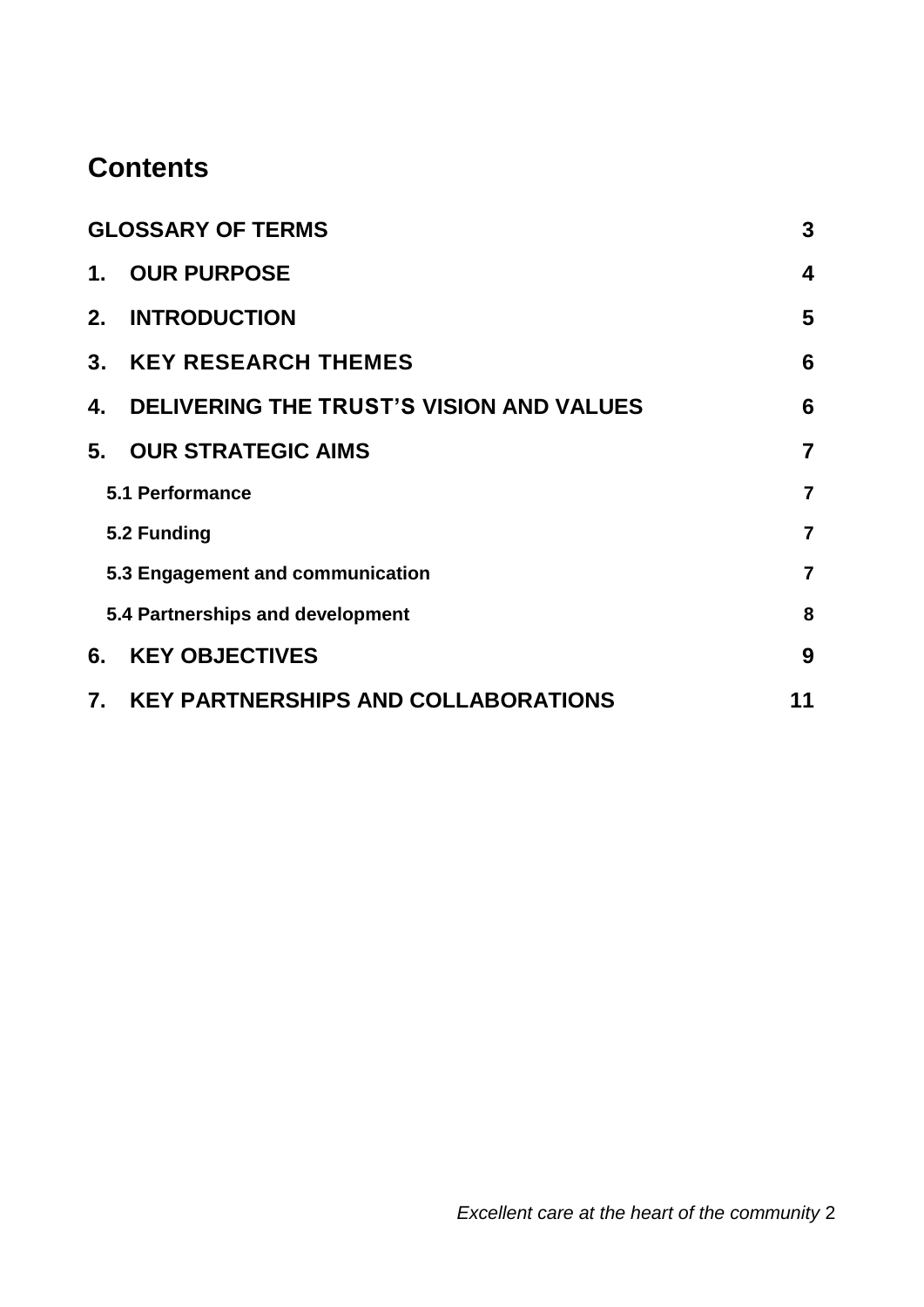#### <span id="page-2-0"></span>**GLOSSARY OF TERMS**

| <b>AHSN-KSS</b> | Academic Health Science Network Kent, Surrey and Sussex       |
|-----------------|---------------------------------------------------------------|
| <b>CTIMP</b>    | Clinical Trial of an Investigational Medicinal Product        |
| <b>CRN-KSS</b>  | Clinical Research Network Kent, Surrey and Sussex             |
| <b>HEIs</b>     | <b>Higher Education Institutes</b>                            |
| <b>INVOLVE</b>  | Is part of, and funded by, the NIHR, to support active public |
|                 | involvement in NHS, public health and social care research    |
| <b>KSS</b>      | Kent, Surrey and Sussex                                       |
| <b>MRes</b>     | Research Master's degree                                      |
| <b>NIHR</b>     | National Institute of Health Research                         |
| <b>PCPIE</b>    | Patient, Carer and Public Involvement and Engagement          |
| <b>RCF</b>      | <b>Research Capability Funding</b>                            |
| <b>RDS SE</b>   | <b>Regional Design Service South East</b>                     |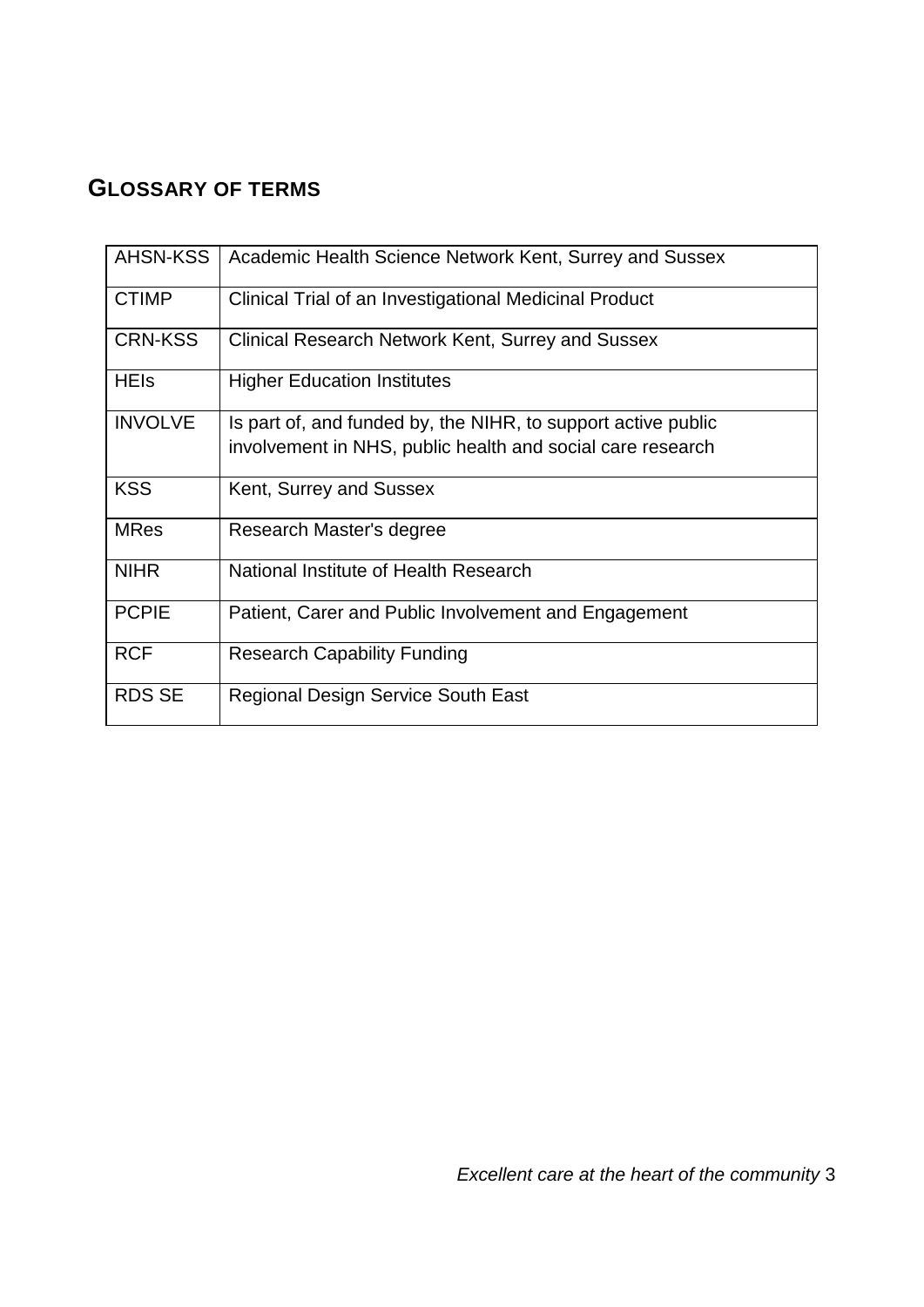## <span id="page-3-0"></span>**1. OUR PURPOSE**

Our purpose is to deliver excellent clinical research at the heart of the community by building and sustaining a vibrant clinical research environment that is robust, costeffective, nationally competitive, and aligned to local, regional and national priorities. Our intention is to maximise opportunities to build research activity and capacity, to ensure delivery of evidence based health care and to contribute to developing the evidence base where evidence is limited. We seek to increase opportunities for our patients/clients to participate in clinical research that underpins clinical services, practice and treatments, and foster innovations and clinical effectiveness.

Dr Catherine Evans Research, Development and Innovation Director December 2015

#### **Correspondence:**

Research, Development and Innovation Office Sussex Community NHS Trust Clinical Quality Division 3rd Floor Jevington Building Brighton General Hospital Elm Grove, Brighton, BN2 3EW

**Tel:** 01273 696 011 x 3795 **Email**: SC-TR.Research@nhs.net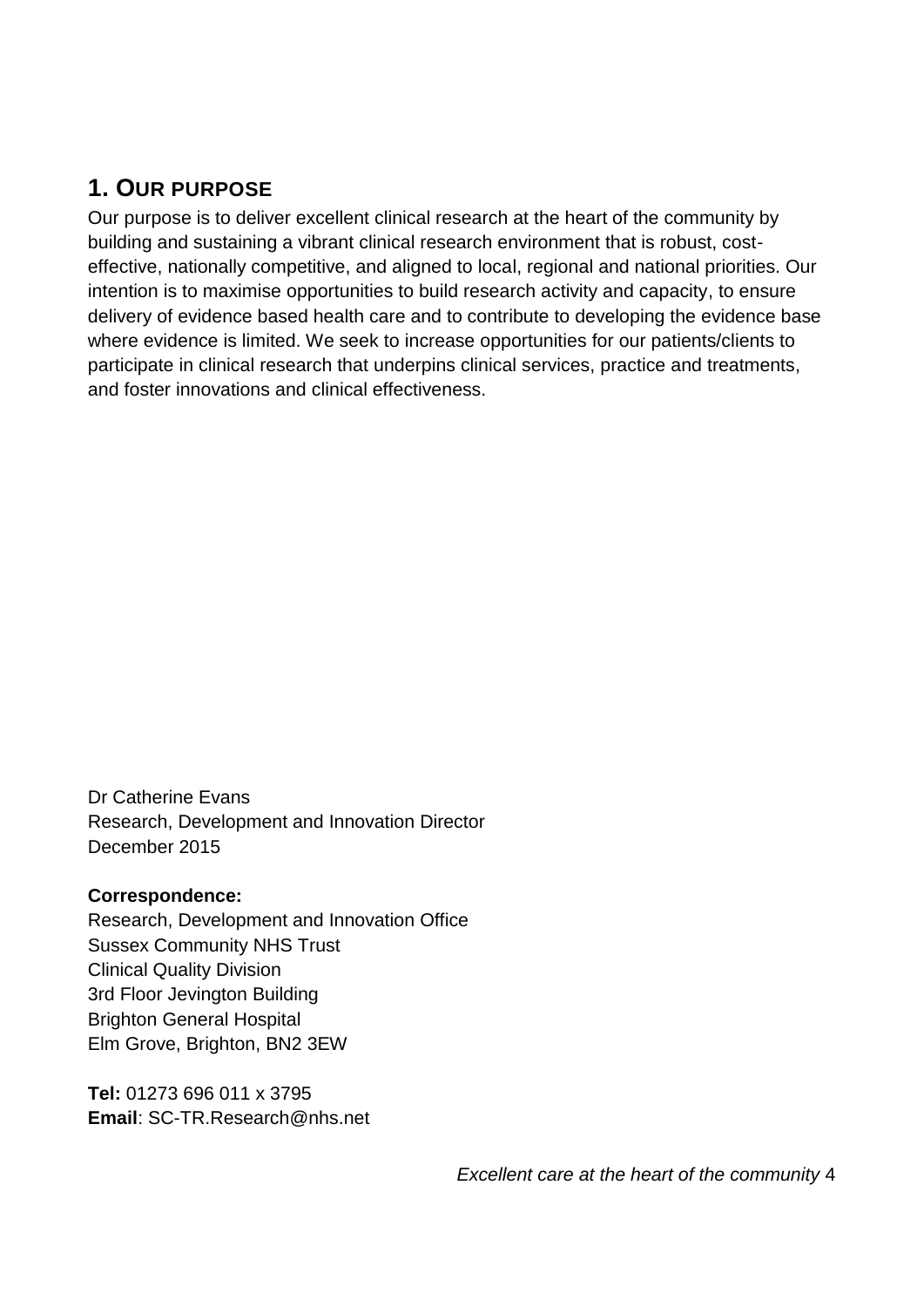## <span id="page-4-0"></span>**2. INTRODUCTION**

Clinical research is a vital part of the work of the NHS. The promotion, conduct and use of clinical research to improve patient care is at the core of the NHS Constitution (2013). This strategic plan outlines our systematic approach to sustain and build research activity and capacity in Sussex Community NHS Trust. The plan details our eight key research areas, linkage with the Trust's vision and values, our strategic aims and objectives detailing steps to deliver, and key collaborations and partnerships. The plan is a strategic overview of our priorities for the next 5 years, processes to deliver and intended outcomes. The plan is aligned to the Clinical Research Network Kent, Surrey and Sussex (CRN-KSS) strategy 2014-2017, in turn aligned to national strategy for research and development in England.

We intend that in five years this strategic plan would lead to the formation of a Community Health Research Institute. This in turn will contribute to the Trust's pursuit of status as a Teaching Community NHS Foundation Trust. The Institute will focus on delivering and strengthening our eight main areas of research to improve clinical effectiveness and quality in our services. We will realise our intention through systematic development and investment in our staff to integrate research into clinical practice and professional development, and identify and support future clinical academic leaders in community health care encompassing both medical and non-medical disciplines. A key element of our strategy is to identify and exploit opportunities to build research capacity and provide support and investment to our staff to enable progression and achieve ambitions for our patients/clients, staff, teams and organisation. To achieve this we will work with key collaborations in KSS and London including Higher Education Institutes (HEIs), NHS trusts and NIHR research networks and support services.

Realisation of our ambitions is dependent key activities comprising:

- Providing our staff with opportunities and resources to develop their research skills and incorporate in their clinical practice
- Building research infrastructure to support and grow a mixed portfolio of research studies encompassing health service research, CTIMPs and commercial pharmaceutical trials
- Strengthening collaborations with HEIs and NHS trusts to increase research activity and capacity
- Mobilisation of clinical research evidence into practice to improve patient care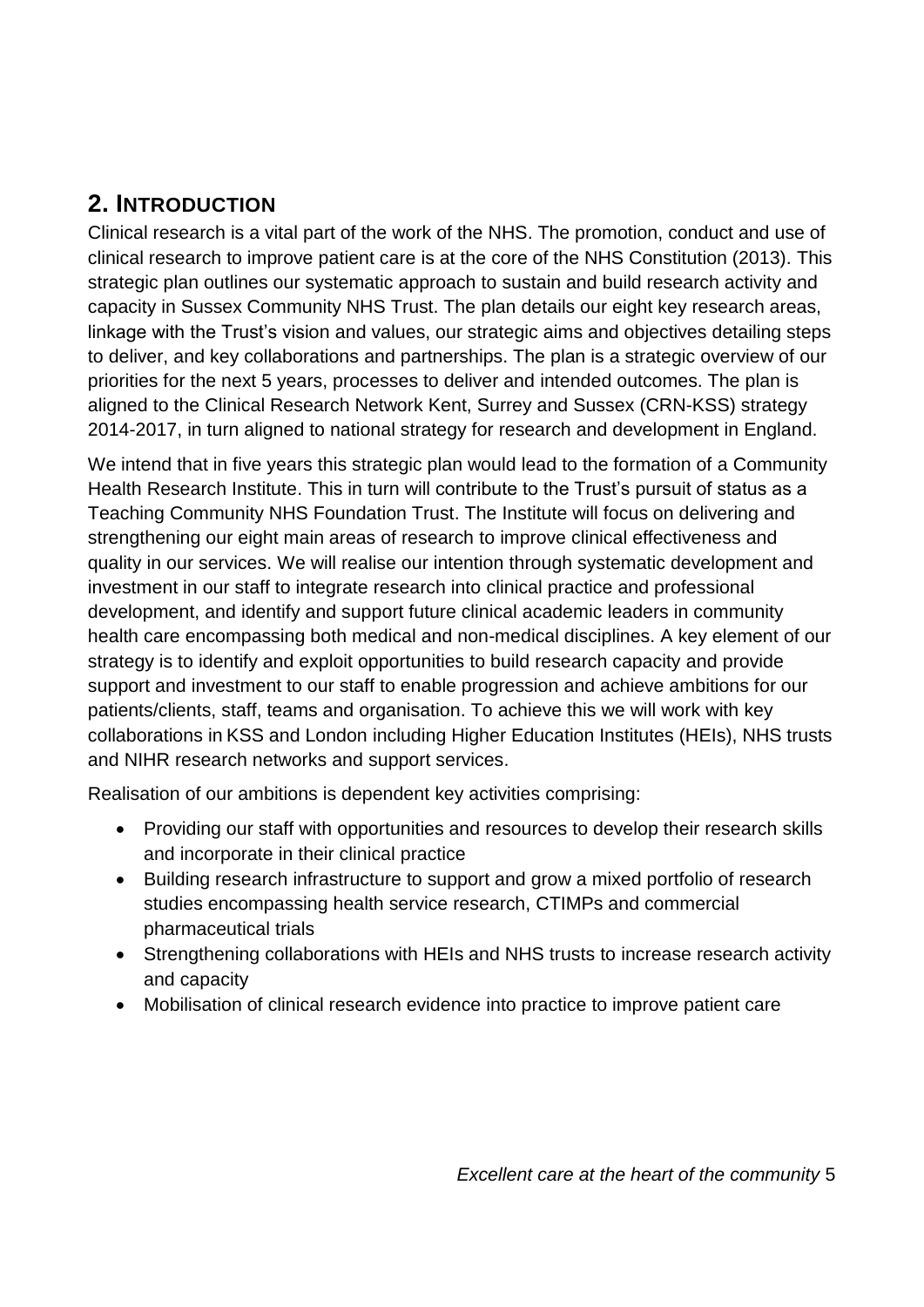## <span id="page-5-0"></span>**3. KEY RESEARCH THEMES**

Our research themes comprise eight key areas:

- 1. Children [including early years, neuro-disability and neurology]
- 2. Palliative care
- 3. Dermatology [including tissue viability]
- 4. Diabetes
- 5. Ageing, stroke, cardiovascular disease and musculoskeletal disorders.
- 6. Dementias, neurodegeneration and neurology disorders
- 7. Oral and dental health
- 8. Community health service delivery [including urgent care and community hospitals]

#### <span id="page-5-1"></span>**4. DELIVERING THE TRUST'S VISION AND VALUES**

Sussex Community NHS Trust's vision is *Excellent care at the heart of the community.*  The vision is delivered through pursuit of four key values: compassionate care – caring for people in ways we would want for our loved ones; working together – as a team strengthening links with our partners and the wider public; achieving ambitions for our patients/clients, staff and the organisation; and delivering excellence. Implementation of the Trust's vision and values underpins and shapes our five-year strategy for research, development and innovation. To realise our strategy and purpose requires us to promote, conduct and implement research. These endeavours will support the delivery of the Trust's vision and values by:

- 1. Supporting compassionate care through enhancing the delivery of evidence based health care to ensure we provide the 'best' services, treatments and interventions as possible and seek to contribute to the evidence base when evidence is lacking.
- 2. Forging and strengthening collaborations within: the Trust between research and education and training, workforce development and our clinical services; and with our external partners in KSS and London including HEIs (University of Sussex, University of Brighton, University of Surrey, University of Kent and King's College London), NHS Trusts, the CRN-KSS, AHSN-KSS, and NIHR support services (e.g. RDS SE).
- 3. Fostering ambitions to build expertise in clinical research to enable staff, teams and the organisation to provide and contribute to evidence based health care and develop future clinical academic leaders, particularly in the under researched and priority area of health care in community settings.
- 4. Increasing opportunities for patients/clients to participate in clinical research to support delivery of excellent care through evidence based health care and contributing to building the evidence base where evidence is limited.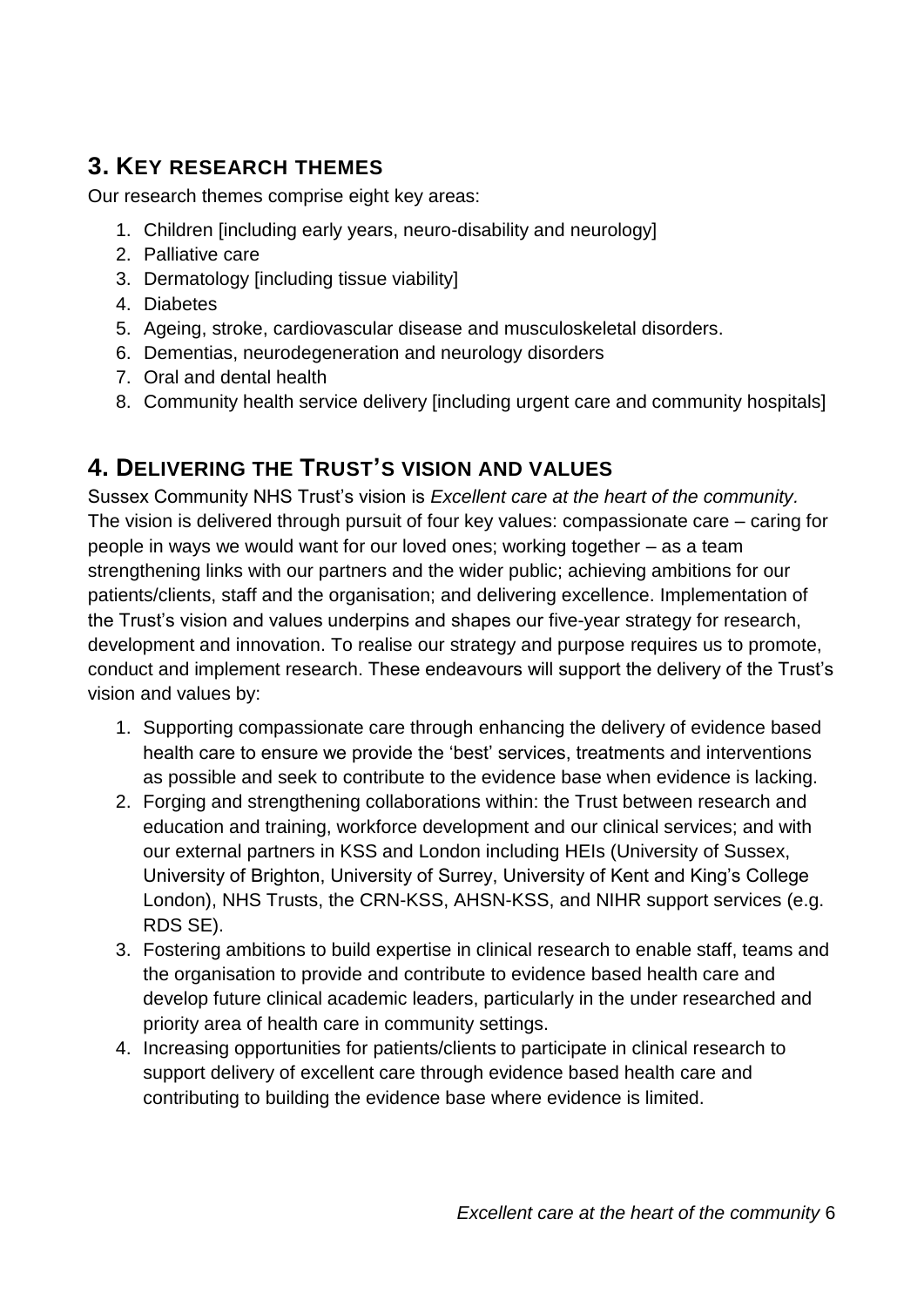## <span id="page-6-0"></span>**5. OUR STRATEGIC AIMS**

Our strategic aims are aligned to the Trust's vision and values and the *Clinical Care Strategy* (2014-2019). The regional and national priorities for research, development and innovation structure our strategic aims comprising: performance; funding; engagement and communication; and partnerships and development.

#### **5.1 PERFORMANCE**

- <span id="page-6-1"></span> To foster and sustain an organisational culture where research, development and innovation are at the core of the Trust's business activities. This is achieved through alignment of the research strategy to the Trust's *Clinical Care Strategy* 2015-2020 and operational priorities, Board-level representation for research, and research engagement detailed in clinical staffs' job descriptions and continuing professional development.
- To ensure all our research and development activities are subject to appropriate management approval and conform to national policies and legislative requirements for ethical review, research governance and financial probity.
- To achieve nationally and locally agreed key performance targets
- To maintain effective systems to capture and report clinical research activity, performance and transparent financial management.

#### **5.2 FUNDING**

- <span id="page-6-2"></span>• To maintain growth of our research funding allocation from CRN-KSS based on increasing research activity and participant recruitment in NIHR portfolio studies in both own account research studies led by our staff and hosting studies as a secondary site.
- To maintain growth in National Research Capability Funding (RCF) by supporting and investing in research studies funded by the NIHR and led by our staff and aligned to our research priorities.
- To increase income from commercial pharmaceutical studies by building our infrastructure to host commercial studies and ensure robust, timely and costeffective monitoring and delivery.

#### **5.3 ENGAGEMENT AND COMMUNICATION**

- <span id="page-6-3"></span> To promote across the Trust the importance of research, development and innovation to enhance the provision of safe, effective, high quality services and treatments for patients/clients.
- To work with HEIs to identify and exploit opportunities for research studies to improve services and treatments and build research capacity.
- To provide assurances to the public, regulators and our Commissioners on the quality of research undertaken and impact on clinical effectiveness.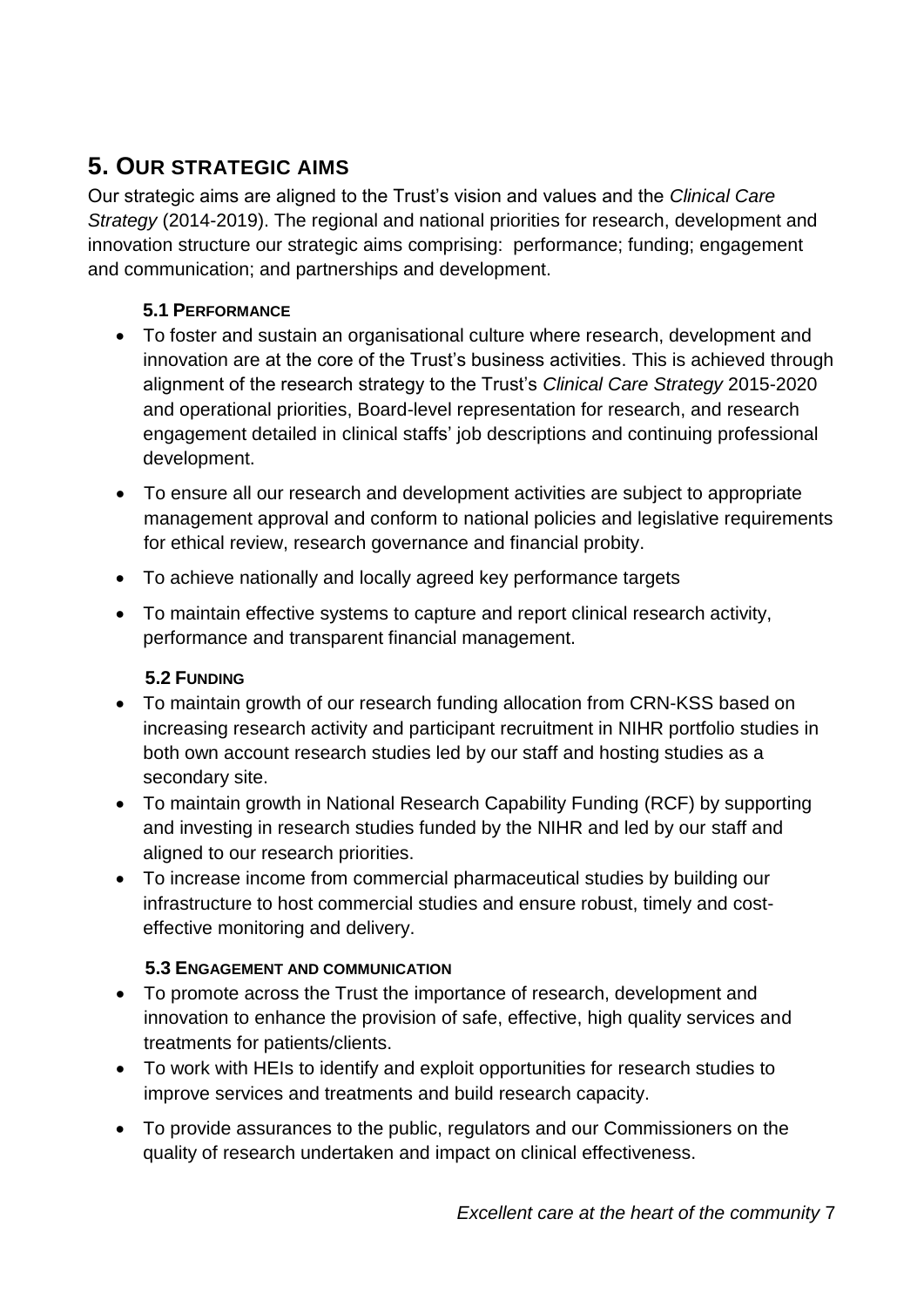#### **5.4 PARTNERSHIPS AND DEVELOPMENT**

- <span id="page-7-0"></span> To exploit opportunities to develop existing assets and infrastructure to support research activity and capacity building, and improve clinical effectiveness by pursuing innovations in clinical practice, including supporting clinical staff to mobilise research evidence into practice, act as site principle investigators for secondary site research studies, and to pursue their own research studies and clinical academic career pathways.
- To prioritise development and investment in research studies that are aligned to our key research themes to support clinical practice and clinical effectiveness.
- To establish closer integration between research and education in the Trust to build a skilled workforce to develop and deliver high quality clinical research, including under-graduate/post-graduate training.
- To strengthen joint working with partner organisations in the SE region including the CRN-KSS and AHSN-KSS to build and sustain research infrastructure and promote and share innovations in research and clinical practice.
- Work with other NHS Trusts to strengthen infrastructure development and increase research activity and capacity in the KSS region.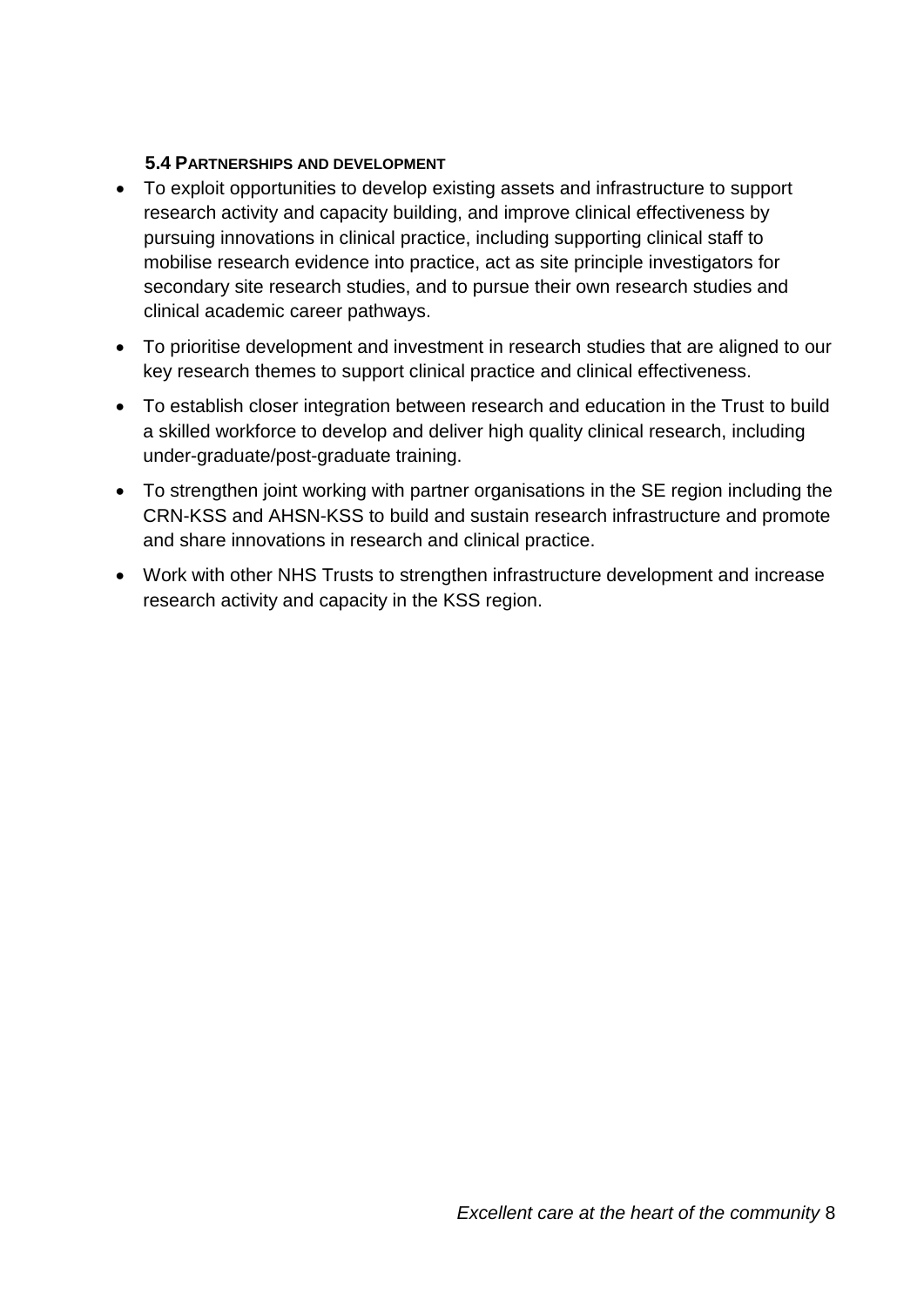#### <span id="page-8-0"></span>**6. KEY OBJECTIVES**

- 1. To increase opportunities for patients/clients to participate in high quality clinical research and increase recruitment to the CRN by approximately 15% annually by widening the clinical services involved in research studies and working collaboratively with NHS trusts and HEIs.
- 2. To continue the growth in funding from CRN- KSS and nationally from the NIHR RCF by maintaining a balanced portfolio of own account and secondary site research studies.
- 3. To support cost-effective delivery of CTIMPs and commercial pharmaceutical trials by building Trust infrastructure, notably in pharmacy, finance and contracts. We will prioritise investment in these areas by: identifying and investing in a pharmacy lead to develop policies and procedures to host CTIMPs; a dedicated finance officer for research grants/awards with monthly review of financial management with Head of Finance and the finance officer; and work with contracts to develop expertise in setting-up and reviewing research contracts and collaborator agreements to ensure protection of Trust assets, intellectual property and commitments, and adherence to contractual agreements by research partners.
- 4. To grow staff expertise in research to increase the number of clinical research studies led by our staff and supported by the Trust through:
	- o Internal research training (1:1 mentoring, group workshops and appointment of a lead for innovation); Annual research conference to showcase and pursue our achievements; staff secondments to research and development to foster emergent research ideas likely to lead to external research funding, notably service innovations with intended patient/carer benefit; identify and support staff seeking to mobilise research evidence into clinical practice, lead own research work, or act as a site principle investigator.
	- o External links with CRN-KSS research training, AHSN-KSS research implementation, and working collaboratively with HEIs to provide, for example, clinical mentorship for staff undertaking NIHR MRes; and identify and exploit opportunities to maximise outputs from research dissertations/theses e.g. mobilisation of research work in clinical practice, seeking external research funding.
- 5. To conduct an annual workforce training analysis of staff undertaking graduate/post-graduate training to identify research capacity in respective clinical areas, identify and foster emergent clinical academic leaders, 'showcase' dissertation/thesis outputs in the annual research conference and identify and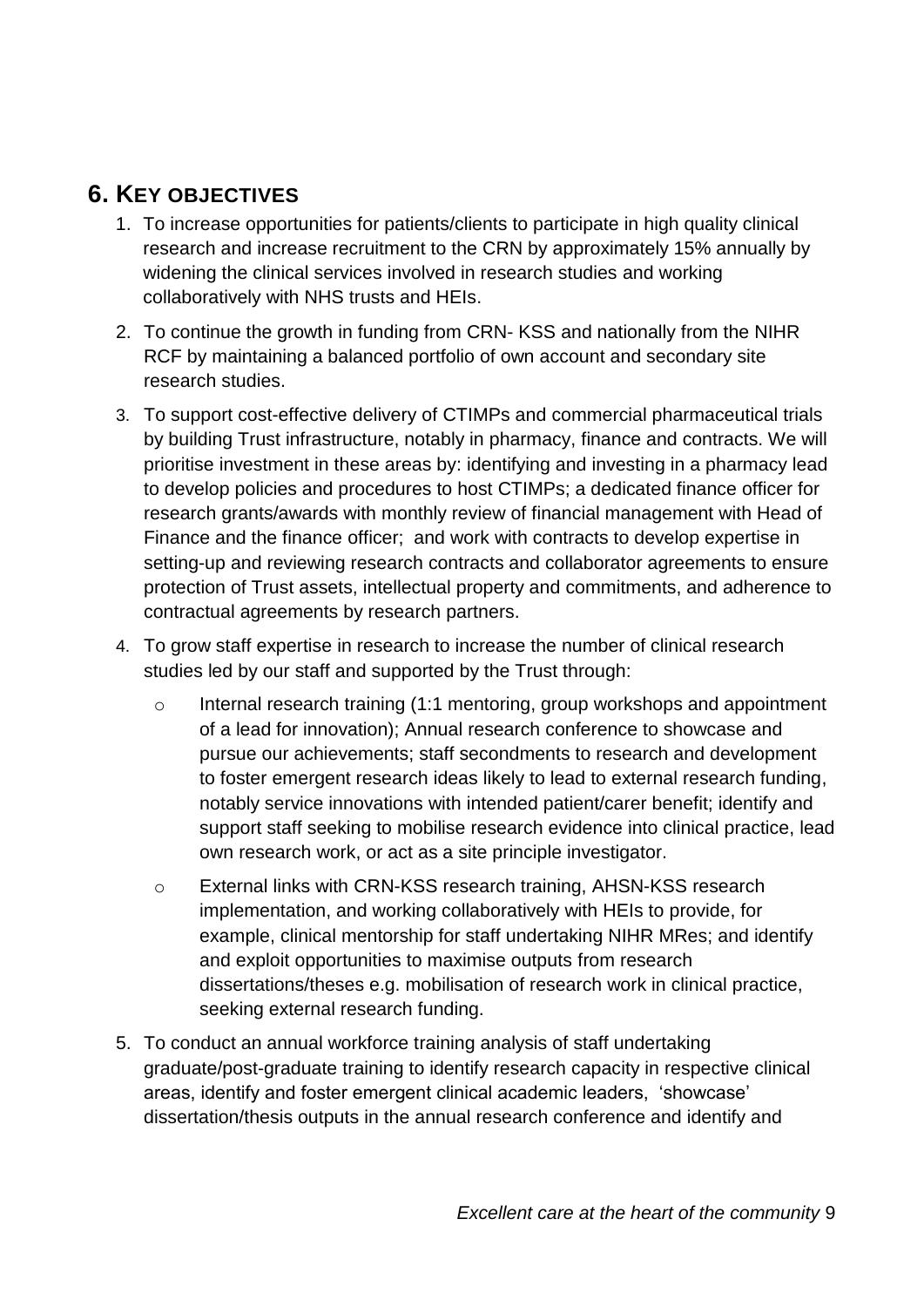exploit opportunities to continue research work to improve clinical effectiveness, and identify and invest in future clinical academic leaders.

- 6. To ensure that our portfolio of studies are well managed and meets national and regionally agreed performance targets with respect to set-up and delivery, and recruitment to time and target. We will achieve this by monthly review of research approval to recruitment time, and participant recruitment rate reporting to the Executive Board (monthly), Trust Wide Clinical Governance group (quarterly) and to the NIHR for national NHS research performance monitoring (quarterly).
- 7. To develop and implement a policy on Intellectual Property Protection to ensure effective management and exploitation by working with the CRN-KSS and AHSN-KSS to ensure aligned with the NIHR and the region.
- 8. To engage with patients, carers and the public to develop, implement and evaluate a strategy for Patient, Carer and Public Involvement and Engagement (PCPIE) in research. We intend to work with services involved in PCPIE, both internally including the patient experience service and externally collaborating with neighbouring NHS Trusts to foster PCPIE across Trusts and pool resources and opportunities for patients, carers and the public, draw on regional initiatives led by the CRN-KSS and NIHR RDS SE, and NIHR INVOLVE.
- 9. To ensure the members of the Trust's Executive Board are engaged with building research activity and capacity by: working with Non-Executive Directors with a remit to promote and develop research activity and capacity; monthly reporting to the Board on participant recruitment rate and quarterly reporting on national performance monitoring for NHS research; annual Board research workshop on achievements, challenges and next steps; and Executive Board representation on the CRN-KSS Partnership Board to ensure regional representation.
- 10.To maximise impact of our research activities and outputs by strengthening collaborations with key stakeholder organisations particularly in the SE region including CRN-KSS, KSS-AHSN, NHS trusts and HEIs; and through effective dissemination including, an annual Research Conference and annual Research, Development and Innovation report to disseminate and celebrate achievements in research and innovation, promote our activities and exploit opportunities to increase impact.